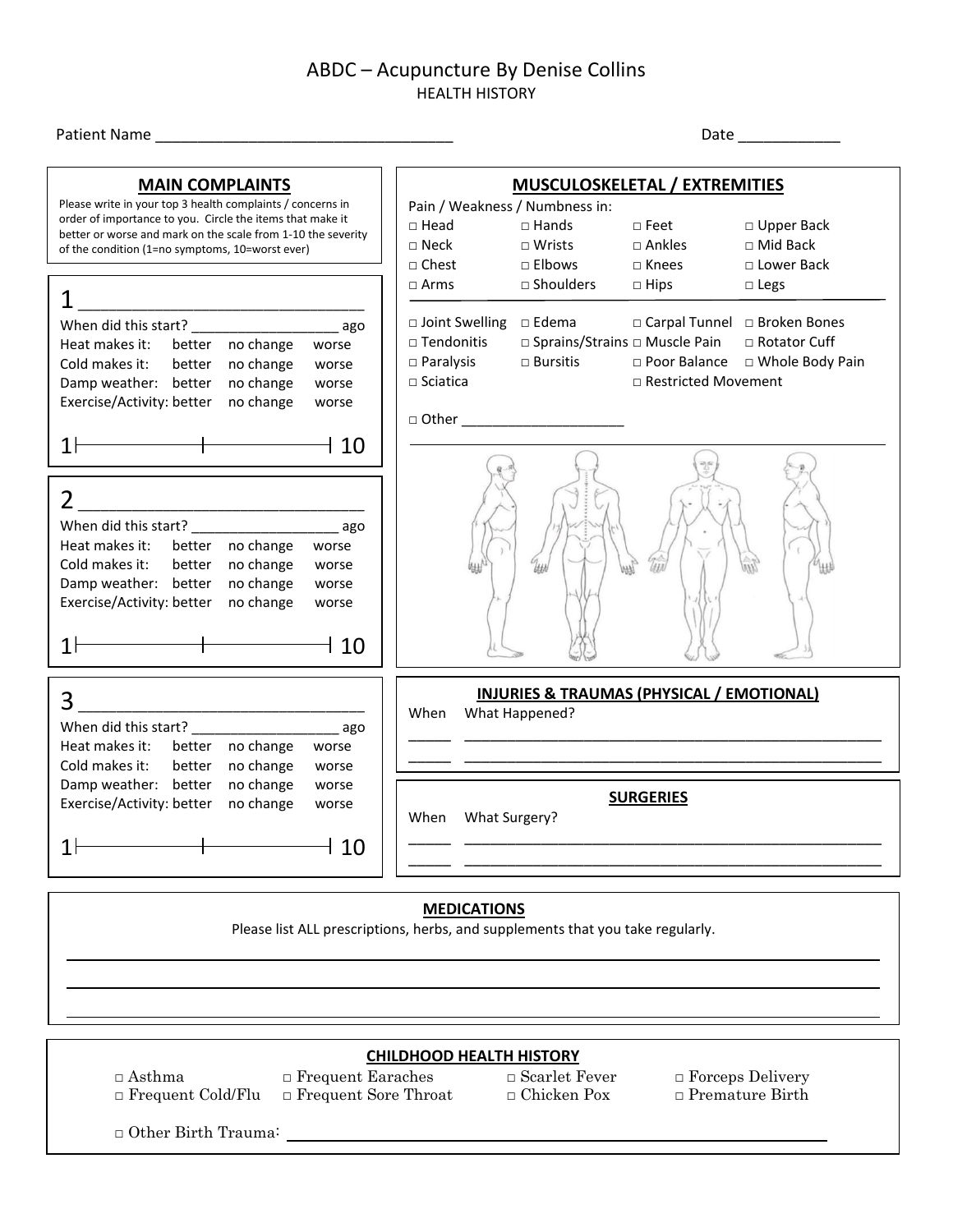|                                                                              | Date ____________              |      |                                                                     |                                                                                 |                                               |      |                            |
|------------------------------------------------------------------------------|--------------------------------|------|---------------------------------------------------------------------|---------------------------------------------------------------------------------|-----------------------------------------------|------|----------------------------|
|                                                                              |                                |      |                                                                     | <b>HEALTH HISTORY</b>                                                           |                                               |      |                            |
|                                                                              |                                |      |                                                                     | Check the $\Box$ if YOU have / had the condition and note the year it started.  |                                               |      |                            |
|                                                                              |                                |      |                                                                     | Check the $\bigcirc$ if there is a FAMILY MEMBER with history of the condition. |                                               |      |                            |
|                                                                              | YOU                            | Year | <b>FAMILY</b>                                                       |                                                                                 | YOU                                           | Year | <b>FAMILY</b>              |
| Cancer type(s)                                                               | $\Box$                         |      | $\circ$                                                             | Allergies                                                                       | $\Box$                                        |      | $\bigcirc$                 |
| Osteoporosis                                                                 | $\Box$                         |      | $\circ$                                                             | Herpes                                                                          | $\Box$                                        |      | O                          |
| <b>Diabetes</b>                                                              | $\Box$                         |      | $\circ$                                                             | AIDS/HIV                                                                        | $\Box$                                        |      | $\circ$                    |
| Hepatitis                                                                    | $\Box$                         |      | $\circ$                                                             | Other STD                                                                       | $\Box$                                        |      | О                          |
| High Blood Pressure                                                          | $\Box$                         |      | $\circ$                                                             | <b>Rheumatic Fever</b>                                                          | $\Box$                                        |      | О                          |
| <b>Heart Disease</b>                                                         | $\Box$                         |      | $\circ$                                                             | Alcoholism                                                                      | $\Box$                                        |      | O                          |
| Stroke                                                                       | $\Box$                         |      | $\circ$                                                             | Seizure Disorder                                                                | $\Box$                                        |      | O                          |
| <b>Thyroid Disease</b>                                                       | $\Box$                         |      | $\circ$                                                             | <b>Mental Illness</b>                                                           | $\Box$                                        |      | O                          |
| Arthritis                                                                    | $\Box$                         |      | O                                                                   | Kidney Disease                                                                  | $\Box$                                        |      | О                          |
| Diverticulitis / IBS                                                         | $\Box$                         |      | $\circ$                                                             | Gastritis/Pancreatis                                                            | $\Box$                                        |      | О                          |
| Hypo/Hyperglycemia                                                           | $\Box$                         |      | O                                                                   | Emphysema                                                                       | $\Box$                                        |      | O                          |
| Reynaud's Disease                                                            | $\Box$                         |      | $\circ$                                                             | <b>Elevated Cholesterol</b>                                                     | $\Box$                                        |      | O                          |
|                                                                              | <b>HABITS</b><br>Amount / Week |      | If Quit, When?                                                      |                                                                                 | <b>EXERCISE</b><br>Do you exercise regularly? |      |                            |
|                                                                              |                                |      | $\overline{\phantom{a}}$ . The contract of $\overline{\phantom{a}}$ | If so, what types?                                                              |                                               |      | What frequency / duration? |
|                                                                              |                                |      | <u>and the state</u>                                                |                                                                                 |                                               |      |                            |
| Soda _________________________________                                       |                                |      |                                                                     |                                                                                 |                                               |      |                            |
| Tobacco _________________________<br>Alcohol _______________________________ |                                |      |                                                                     |                                                                                 |                                               |      |                            |
| Drugs ______________________________                                         |                                |      |                                                                     |                                                                                 |                                               |      |                            |

| □ Low/No Carb                                                                                 | □ Vegetarian/Vegan | <b>DIET</b><br>$\Box$ Portion Control | $\Box$ Low Fat | $\Box$ Standard American |
|-----------------------------------------------------------------------------------------------|--------------------|---------------------------------------|----------------|--------------------------|
| Typical Breakfast: _____________<br>Typical Lunch: ___________<br>Typical Dinner: ___________ |                    |                                       |                |                          |
|                                                                                               |                    |                                       |                |                          |

|                      |                   | <b>DEVICES</b><br>Please mark those that you use. |                           |
|----------------------|-------------------|---------------------------------------------------|---------------------------|
| $\Box$ Pacemaker     | □ Contact Lenses  | $\Box$ Hearing Aid                                | $\Box$ Artificial Limb    |
| $\Box$ Birth Control | $\Box$ Eyeglasses | □ Dentures                                        | □ Brace (neck, arm, back) |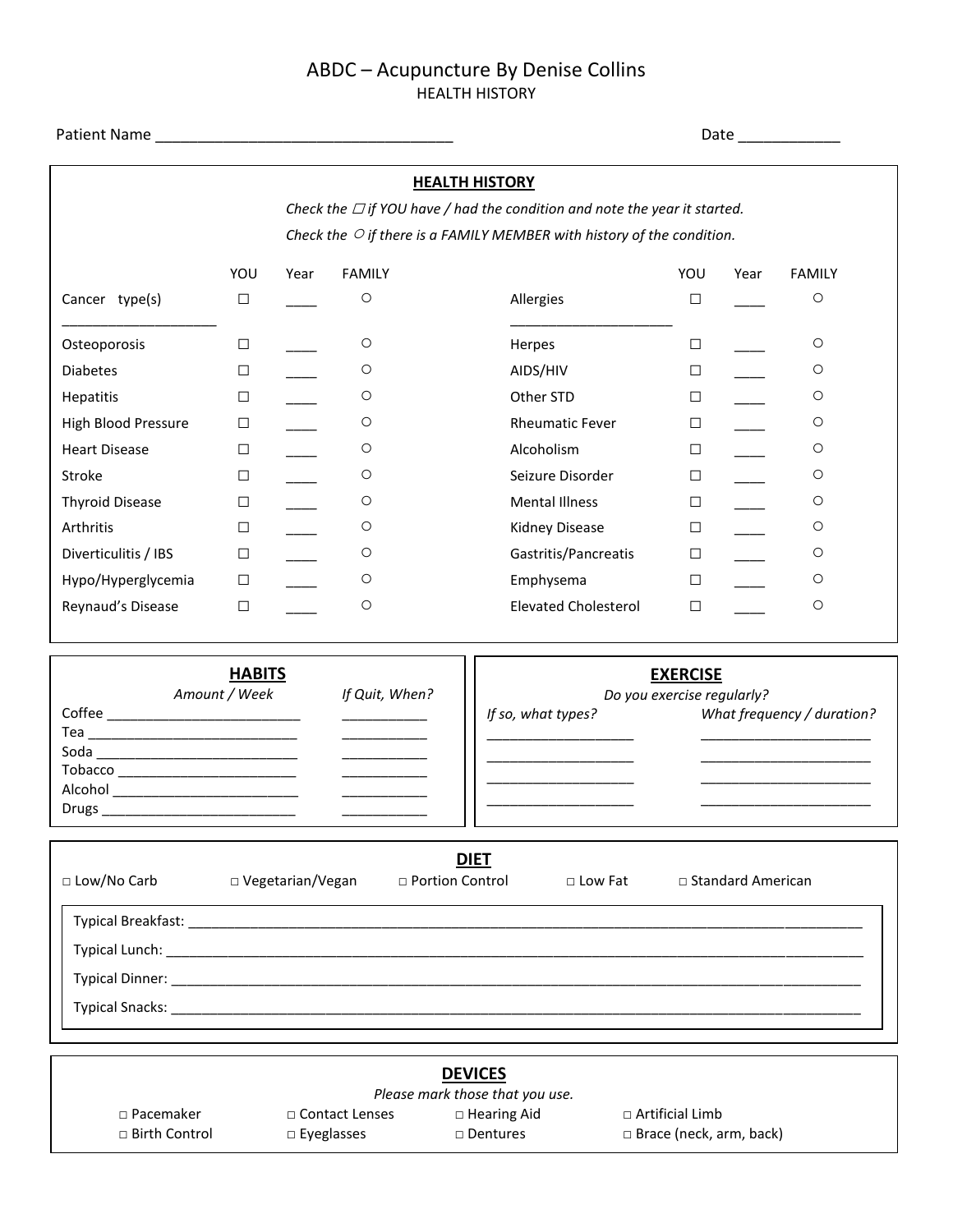| Patient Name                                                                                                                                                  |                                                                                                                                                                   |                                                                                                                                                                             |                                                                                                                                                                             |                                                                                                                |  |  |  |
|---------------------------------------------------------------------------------------------------------------------------------------------------------------|-------------------------------------------------------------------------------------------------------------------------------------------------------------------|-----------------------------------------------------------------------------------------------------------------------------------------------------------------------------|-----------------------------------------------------------------------------------------------------------------------------------------------------------------------------|----------------------------------------------------------------------------------------------------------------|--|--|--|
| <b>HEAD, EYES, EARS, NOSE, THROAT</b>                                                                                                                         |                                                                                                                                                                   |                                                                                                                                                                             |                                                                                                                                                                             |                                                                                                                |  |  |  |
| $\Box$ Migraines<br>$\Box$ Headaches<br>□ Heavy-Headed<br>□ Light-Headed<br>$\Box$ Facial Pain<br>□ Sensitive to Light<br>$\Box$ Dizziness<br>$\Box$ Glaucoma | $\Box$ Eye Strain<br>$\square$ Eye Pain<br>□ Red/Itchy Eyes<br>□ Blurry Vision<br>□ Poor Night Vision<br>□ Spots in Eyes<br>□ Color Blindness<br>$\Box$ Cataracts | $\square$ Earaches<br>$\Box$ Poor Hearing<br>$\Box$ Ear Ringing<br>$\Box$ Excess Ear Wax<br>$\Box$ Teeth Problems<br>□ Gum Problems<br>□ Tongue Sores<br>□ Excessive Phlegm | □ Sinus Problems<br>$\Box$ Poor Smell<br>□ Nose Bleeds<br>□ Enlarged Thyroid<br>□ Lumps in Throat<br>□ Swollen Glands<br>□ Difficulty Swallowing<br>$\Box$ Excessive Salvia | □ Dry Lips/Mouth<br>□ Dry Throat<br>□ Sore Throats<br>□ Mouth Sores<br>□ Grinding Teeth<br>□ Jaw Lock / Clicks |  |  |  |
| $\Box$ Shortness of Breath<br>$\Box$ Slow Heart Rate<br>$\Box$ Fast Heart Rate                                                                                | □ Irregular Heart Beats<br>$\square$ Palpitations<br>□ Varicose/Spider Veins                                                                                      | <b>CARDIOVASCULAR</b><br>□ Blood Clots<br>□ Spontaneous Sweating □ Chest Pain / Pressure<br>$\square$ Fainting                                                              | $\Box$ Bleed / Bruise Easily<br>□ Hands/Feet Swelling                                                                                                                       | $\Box$ Phlebitis<br>□ High Blood Pressure<br>□ Low Blood Pressure                                              |  |  |  |
| □ Cough/Wheezing<br>□ Coughing Blood<br>□ Asthma                                                                                                              | $\Box$ Pneumonia<br>□Pain on Deep Inhalation □ Frequent Fevers<br>□ Difficult Inhale/Exhale                                                                       | <b>RESPIRATORY</b><br>□Frequent Colds<br>□ Difficulty Breathing when lying down                                                                                             | □ Bronchitis<br>$\Box$ Phlegm (color:                                                                                                                                       | □ Chest Tightness                                                                                              |  |  |  |
| $\Box$ Indigestion<br>$\Box$ Bloating<br>$\square$ Gas<br>$\square$ Belching<br>□ Bad Breath                                                                  | □ Black Stools<br>□ Dry Stools<br>□ Blood in Stool<br>□ Rectal Pain<br>$\Box$ Tired after BM<br>Bowel Movement: How Often? ___ times per day                      | <b>GASTROINTESTINAL</b><br>□ Hemorrhoids<br>□ Bowel Incontinence<br>□ Difficult to Pass<br>$\Box$ Cramps w/ BM<br>□ Unsatisfying BM<br>Stools keep shape? Y / N             | □ Hiatal Hernia<br>□ Heartburn/Reflux<br>□ Nausea/Vomiting<br>□ Excessive Hunger<br>□ Peculiar Taste/Smells                                                                 | □ IBS/Crohn's Disease<br>□ Abdominal Pain<br>□ Painful Digestion<br>□ Poor Appetite<br>$\Box$ Stomachaches     |  |  |  |
|                                                                                                                                                               | Diarrhea                                                                                                                                                          |                                                                                                                                                                             | Constipation                                                                                                                                                                |                                                                                                                |  |  |  |
| $\Box$ Clear Urine<br>$\Box$ Testical Pain<br>□ Erectile Dysfunction<br>□ Frequent Urination<br>$\Box$ Hernia<br>□ Genital Sores                              | □ Scanty Urine<br>$\sqcap$ Jock Itch<br>□ Decreased Libido<br>$\Box$ Incontinence<br>□ Burning Urination<br>$\Box$ Excess Libido                                  | <b>GENITO-URINARY</b><br>$\Box$ Blood in Urine<br>$\Box$ Dark Urine<br>$\Box$ Herpes<br>□ Difficult Start/Stop<br>□ Urgent Urination<br>Wake up to Urinate:                 | □ Frequent UTI<br>□ Profuse Urination<br>□ Vasectomy<br>□ Premature Ejaculation<br>□ Kidney Stones<br>times per night                                                       | □ Prostate Disease<br>□ Painful Urination<br>□ Cloudy Urine<br>$\Box$ Genital Pain<br>□ Nocturnal Emission     |  |  |  |
|                                                                                                                                                               |                                                                                                                                                                   | <b>NEURO-PSYCHO-EMOTIONAL</b>                                                                                                                                               |                                                                                                                                                                             |                                                                                                                |  |  |  |
| $\Box$ Seizure<br>$\Box$ Concussion<br>□ Loss of Balance<br>□ Vertigo / Dizziness<br>$\Box$ Tremors<br>$\Box$ Tics                                            | $\Box$ Nervousness<br>$\Box$ Anxiety<br>□ Panic Attacks<br>$\Box$ Areas of Numbness<br>$\Box$ Irritable<br>□ Depression                                           | $\Box$ Bi-Polar<br>□ Poor Memory<br>□ Forgetful<br>$\Box$ Indecision<br>$\Box$ ADD/ADHD                                                                                     | □ Seasonal Affective Disorder<br>□ Poor Concentration<br>□ Difficulty Expressing Emotions<br>□ Frequent Sighing/Yawning<br>□ Lack of Coordination<br>□ Easily Stressed      | $\Box$ Angry<br>$\square$ Sad<br>$\Box$ Grief<br>□ Overthinking<br>$\Box$ Joy<br>□ Fearful                     |  |  |  |